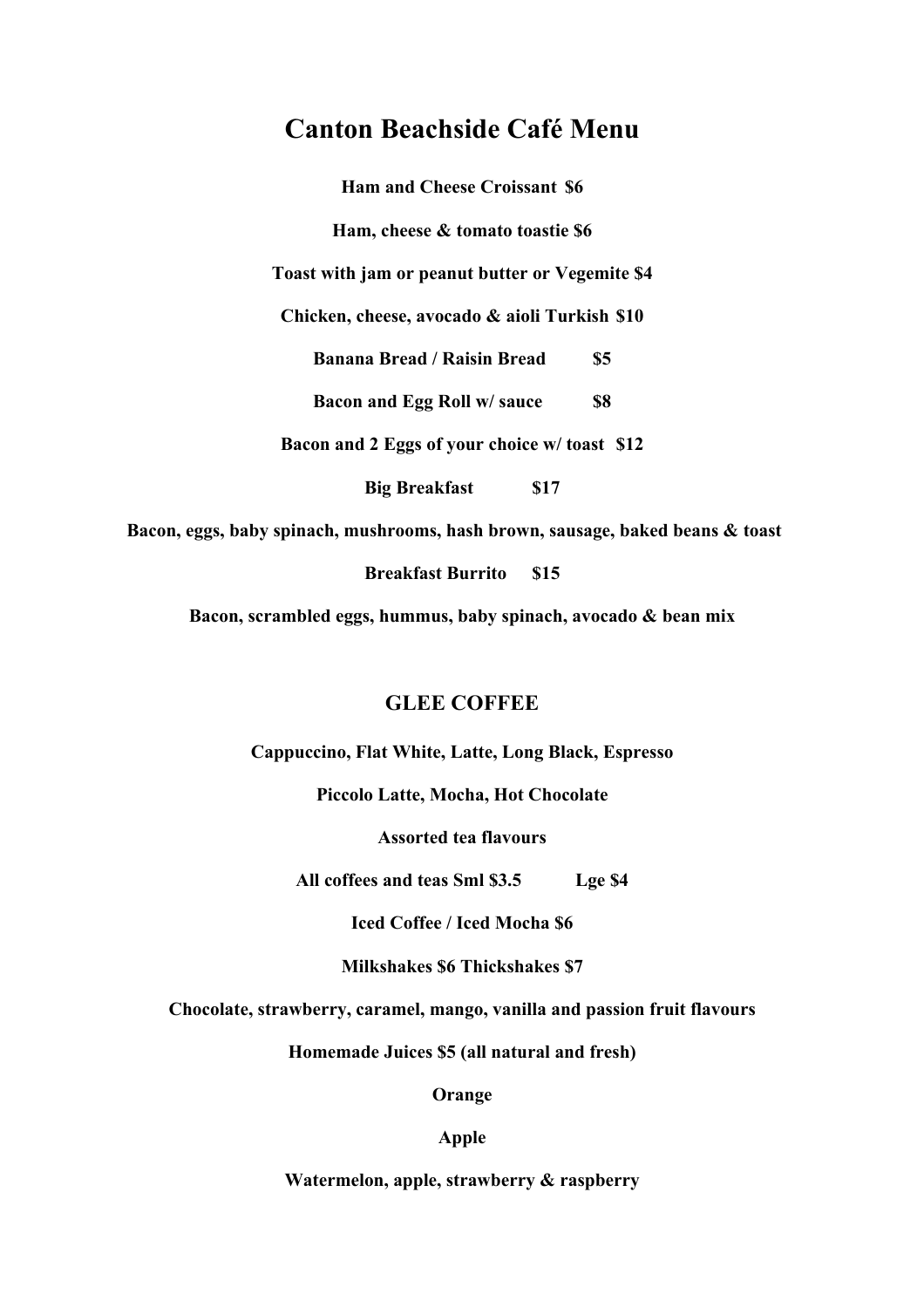**Salt and pepper crispy chicken, chips & aioli \$10 Spicy crispy chicken, chips and spicy aioli \$10 Chicken Snitzel \$15 Homemade chicken snitzel, chips, salad and gravy Fish and Chips \$15 Beer battered Flathead, chips, salad and tartare Chicken Ceasar Burger \$12 Chicken snitzel, bacon, egg, cos, Parmesan & dressing Beef Burger \$12 Beef patty, lettuce, tomato, beetroot, onion & sauce Seafood Basket \$15 Fish, prawn cutlets, squid, seafood stick pieces, scallop and chips Chilli prawn and chorizo spaghetti \$15 Prawns, chilli & chorizo in a Napoli sauce Beef short ribs \$25 In a sticky Smokey bbq sauce and sweet potato chips Beef Lasagna \$15 Traditional Beef lasagna with salad Loaded fries \$15 French fries, bacon, bbq pulled beef, cheese, beans & sour cream**